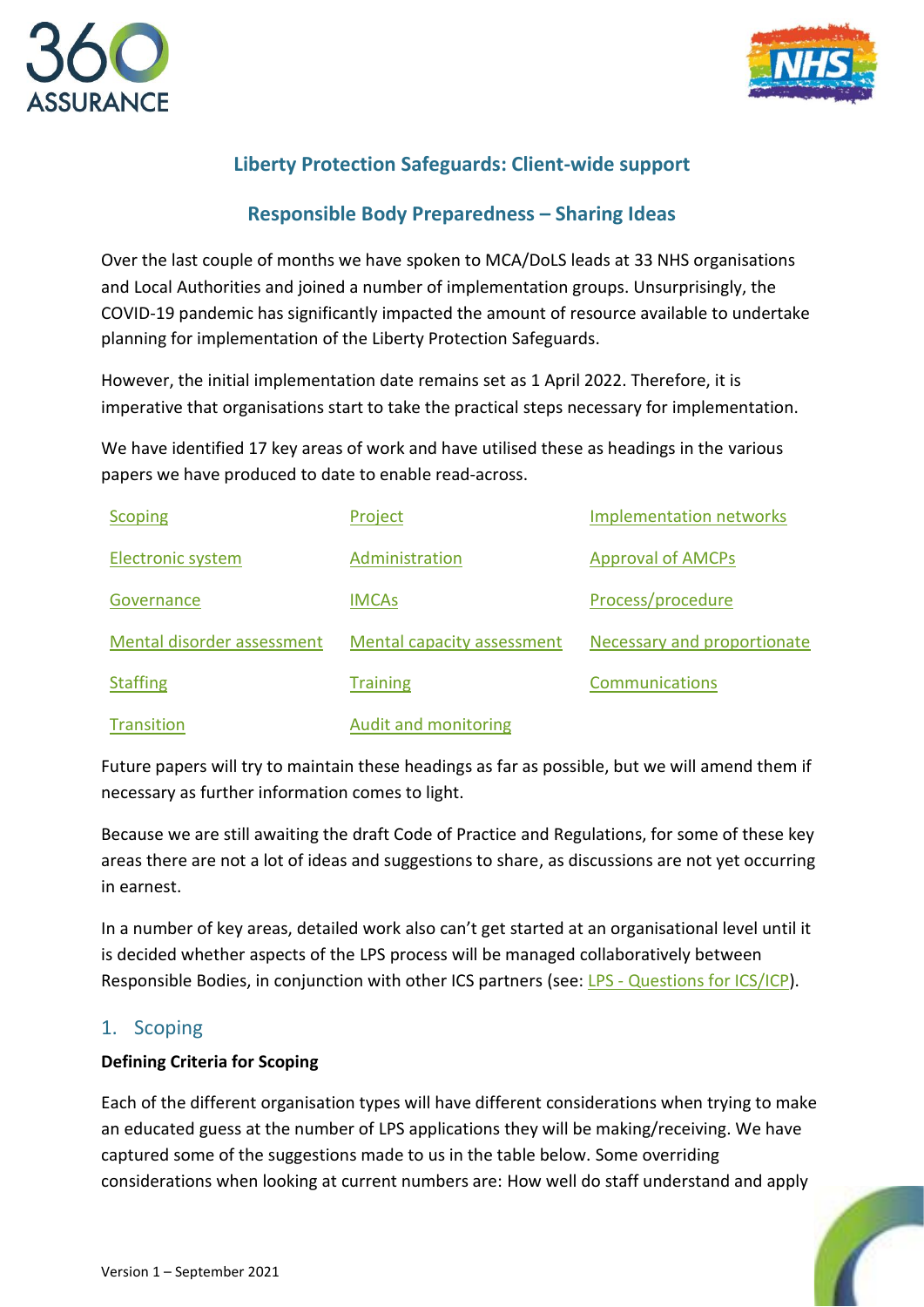



the MCA in everyday practice? Are there individuals meeting the 'acid test' possibly being missed?

| Organisation type              | Considerations and suggestions made                                                                                                                                                                                                                                                                                |
|--------------------------------|--------------------------------------------------------------------------------------------------------------------------------------------------------------------------------------------------------------------------------------------------------------------------------------------------------------------|
| NHS Provider-<br>acute         | Starting point - current DoLS applications + any COP applications for 16/17<br>year olds.                                                                                                                                                                                                                          |
|                                | How liberally has the Ferreira judgment <sup>1</sup> been used? Therefore, are current<br>DoLS application numbers a reliable indicator?                                                                                                                                                                           |
|                                | Calculating a 'worst case scenario' (where can't trust current DoLS numbers)<br>based on the admissions to wards of a particular type (eg stroke) or where<br>particular diagnosis codes are used (eg dementia).                                                                                                   |
|                                | Number of admissions of 16/17 year olds each year? Minus the number of<br>these that are MHA admissions. Then pull the diagnosis code of each to make a<br>judgment.                                                                                                                                               |
| NHS Provider-<br>mental health | Starting point - current DoLS applications + any COP applications for 16/17<br>year olds.                                                                                                                                                                                                                          |
|                                | Calculating a worst case scenario - how many informal admissions each year of<br>individuals 16+?                                                                                                                                                                                                                  |
|                                | (NB: The concern amongst MH trusts seems to be the impact if/when the MHA<br>proposed reforms are implemented).                                                                                                                                                                                                    |
| CCG                            | Starting point - Number of DoLS in care homes currently that are CHC funded<br>(obtain numbers from LA) + Number of COP applications for CHC funded<br>individuals in the community.                                                                                                                               |
|                                | Some are working on a ball park figure of 1/3 of all CHC (fully funded) cases.                                                                                                                                                                                                                                     |
|                                | (NB Joint funded packages and s117 funded packages will be referred to the<br>Local Authority for authorisation of LPS (even where the CCG pay >50%).<br>Similarly children's packages, even where 100% CCG funded would be referred<br>to the Local Authority for authorisation as they are not technically CHC). |
| Local Authority                | Number of DoLS from Independent Hospitals currently + Number of DoLS from<br>care homes currently minus those that are CHC funded + A proportion (?%) of                                                                                                                                                           |

The Code of Practice may make clearer how this should be interpreted, but it is not guaranteed and we may still be reliant on the current case law.



<sup>&</sup>lt;sup>1</sup> The Ferreira judgement [court of appeal, 2017 [https://www.bailii.org/ew/cases/EWCA/Civ/2017/31.html,](https://www.bailii.org/ew/cases/EWCA/Civ/2017/31.html) where it was judged that there was not a DoL at all] was applied differently across acute providers with some organisations interpreting this as applying to the majority of acute inpatients (as they are all receiving lifesustaining treatment) with others interpreting this narrowly as applying only in ICUs.

The wording of the new legislation is that any ensuing deprivation of liberty is authorised where the "steps are wholly or partly for the purpose of giving P life-sustaining treatment or doing any vital act" (where a vital act is one which is believed to be necessary to prevent a serious deterioration) and it is an emergency (defined as an urgent need to take the steps and not reasonably practicable to make an application for detention under the MHA or make the application for LPS authorisation to the Court or Responsible Body).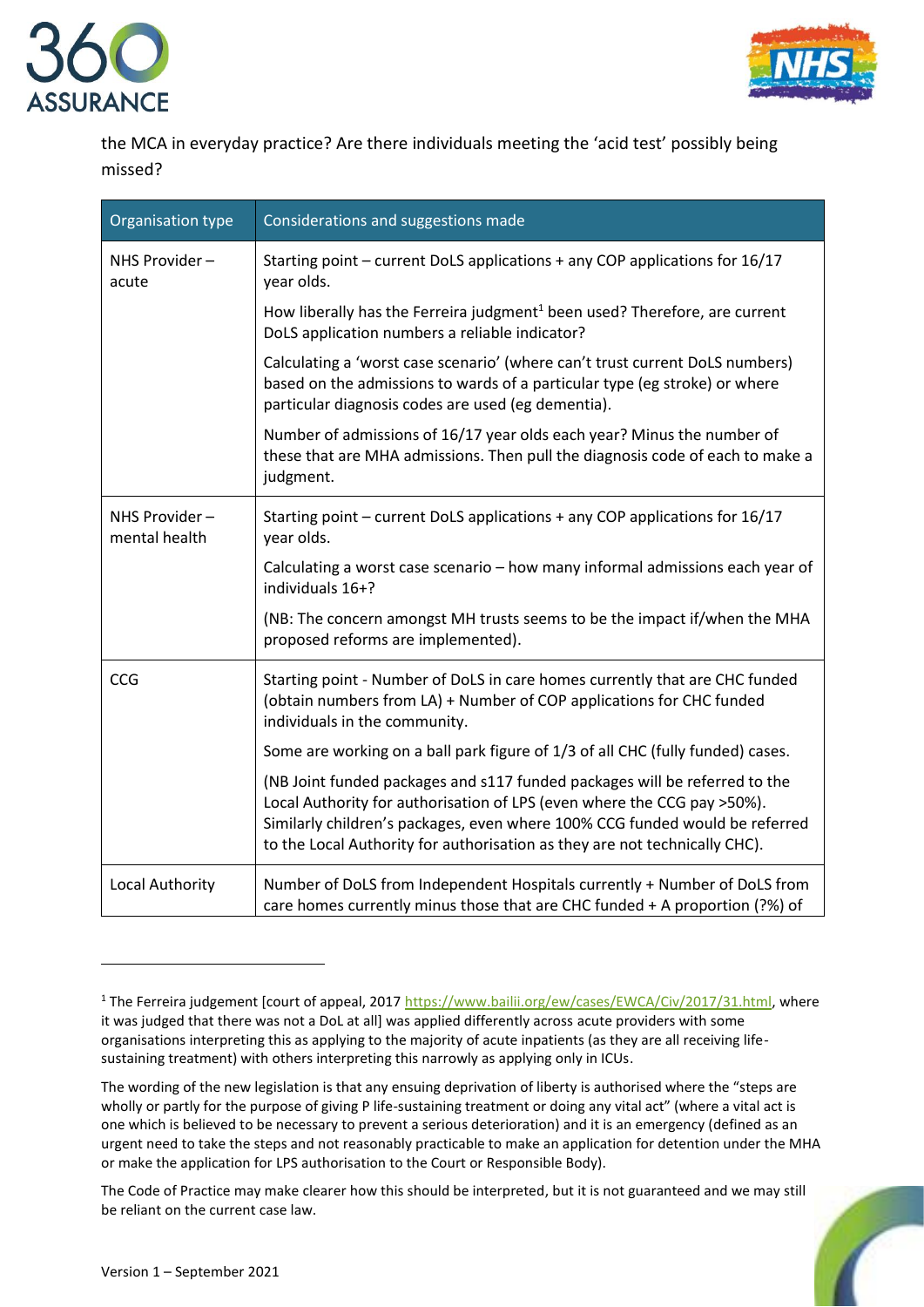



| Organisation type | Considerations and suggestions made                                                                                          |
|-------------------|------------------------------------------------------------------------------------------------------------------------------|
|                   | joint funded packages, s117 packages in other settings and 16/17 year olds<br>receiving any package (even where CCG funded). |

### **Numbers at an organisation level**

Following conversations with organisational leads we have requested figures of number of DoLS, Court of Protection (COP) applications, MHA admissions, 16/17 year olds in service, BIAs employed etc in order to do some comparative benchmarking. It is interesting that not all organisations were able to provide these figures easily and some of the figures we have got back are inconsistent eg calendar years vs financial years.

A number of our requests are still outstanding. We will produce a comparison in a future iteration of this report.

CCGs have recently been asked by NHSE to complete a spreadsheet which captures similar data. The return date is 25 September 2021 so this should provide a national picture specifically for CCGs. We have asked for a copy from CCG clients from whom we were still awaiting data to prevent duplication.

We understand a similar request may be made from providers in due course.

There have been very few COP applications for 16/17 year olds made by NHS providers.

Among CCGs and Local Authorities, there is almost a split between those that have decided to actively try to identify deprivations of liberty in the community and apply to the COP for authorisations (where there may even be a team supporting this) and those who have made a decision that the risk v resource position is such that they will only progress with applications to COP where there is a specific high-risk set of circumstances.

### **Numbers at an ICS level**

The graph below shows the numbers of DoLS applications per ICS in 2019/20<sup>2</sup> (stacked columns – where each colour is a different Local Authority within the ICS), along with the rate of DoLS applications per 100,000 of population (superimposed line graph).

<sup>&</sup>lt;sup>2</sup> Figures available fro[m https://digital.nhs.uk/data-and-information/publications/statistical/mental-capacity-act-](https://digital.nhs.uk/data-and-information/publications/statistical/mental-capacity-act-2005-deprivation-of-liberty-safeguards-assessments/2019-20)[2005-deprivation-of-liberty-safeguards-assessments/2019-20](https://digital.nhs.uk/data-and-information/publications/statistical/mental-capacity-act-2005-deprivation-of-liberty-safeguards-assessments/2019-20) We have combined Local Authorities to create ICSwide figures.

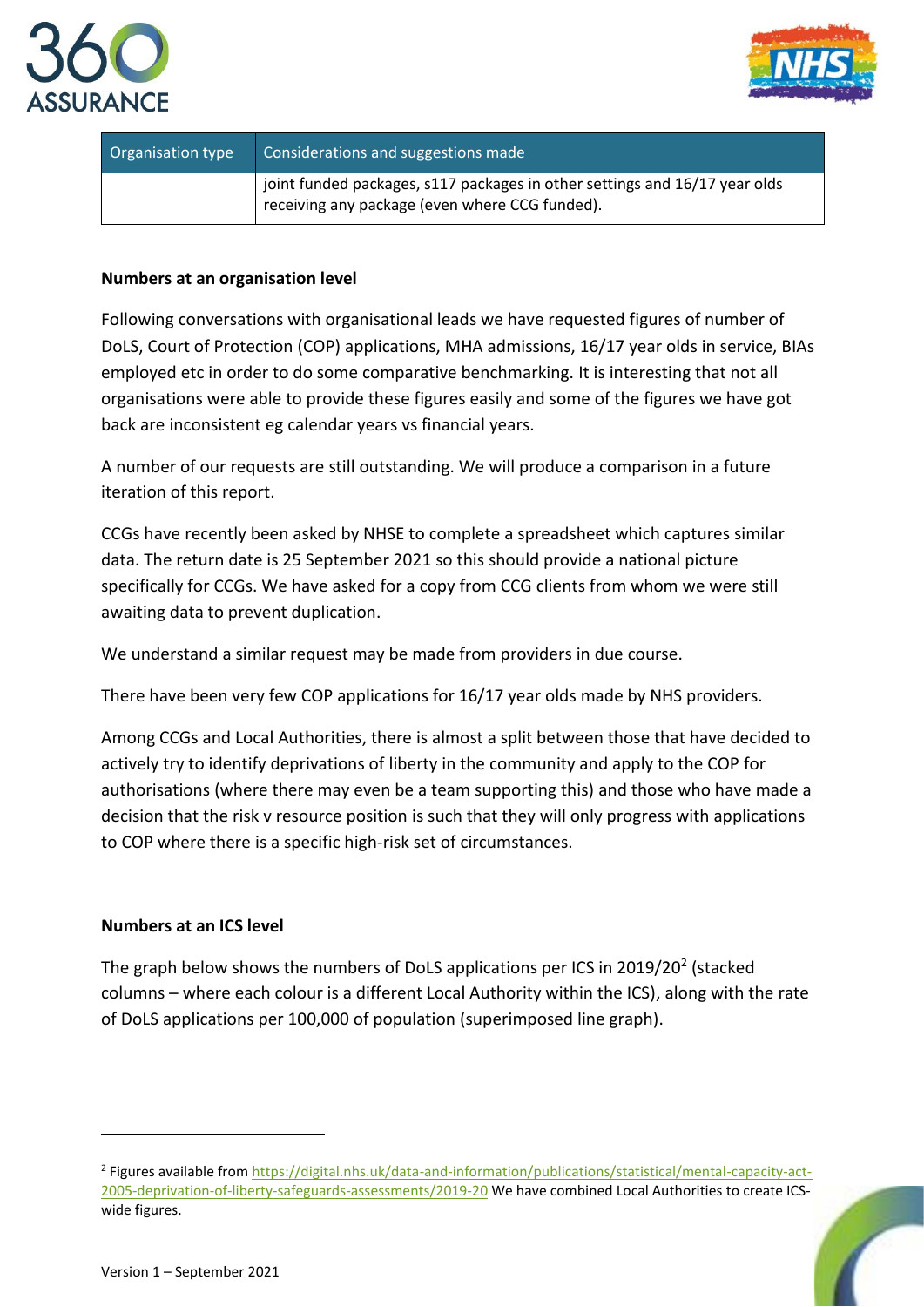





For circumstances amounting to a deprivation of liberty in settings other than a hospital or care home, an application for authorisation should be submitted to the Court of Protection (COP). Statistics published by the Court<sup>3</sup> show the total overall rise in applications and orders since 2011:



 Taken from the family court statistics for January to March 2021, available at: [https://www.gov.uk/government/statistics/family-court-statistics-quarterly-january-to-march-2021/family-court](https://www.gov.uk/government/statistics/family-court-statistics-quarterly-january-to-march-2021/family-court-statistics-quarterly-january-to-march-2021#mental-capacity-act---court-of-protection)[statistics-quarterly-january-to-march-2021#mental-capacity-act---court-of-protection](https://www.gov.uk/government/statistics/family-court-statistics-quarterly-january-to-march-2021/family-court-statistics-quarterly-january-to-march-2021#mental-capacity-act---court-of-protection)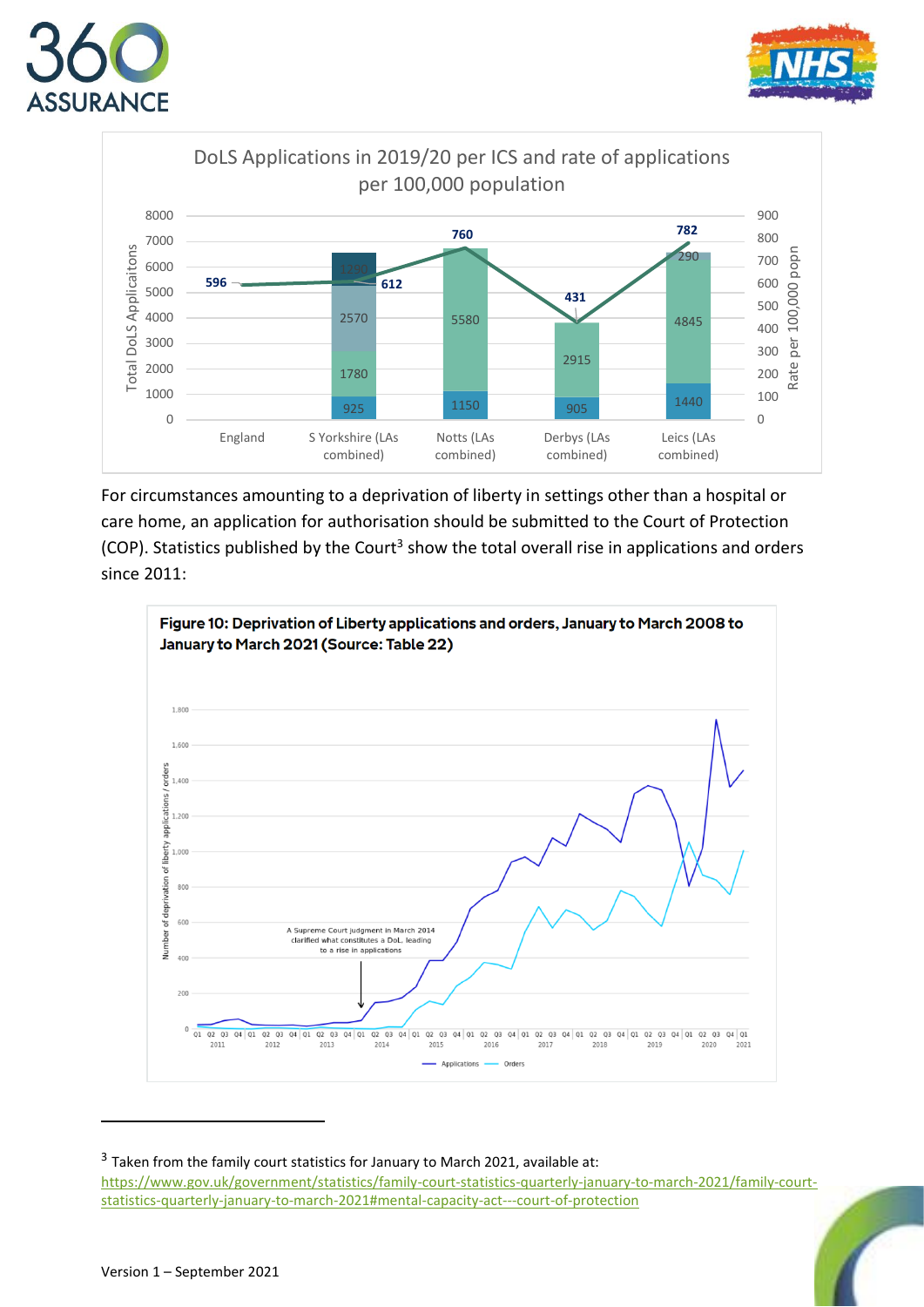



However, when this is broken down by region/ organisation it is incredibly variable across the country. The graph below shows the numbers of Court of Protection applications from the four ICSs we predominantly work with, along with the rate per 100,000 population.



The other figure important in scoping for CCGs/ICSs is the number of individuals receiving Continuing Healthcare (CHC) funding. The graph below shows the total number of cases per ICS, split between Standard (Std) and Fast Track (FT) and the rate per 50,000 population.



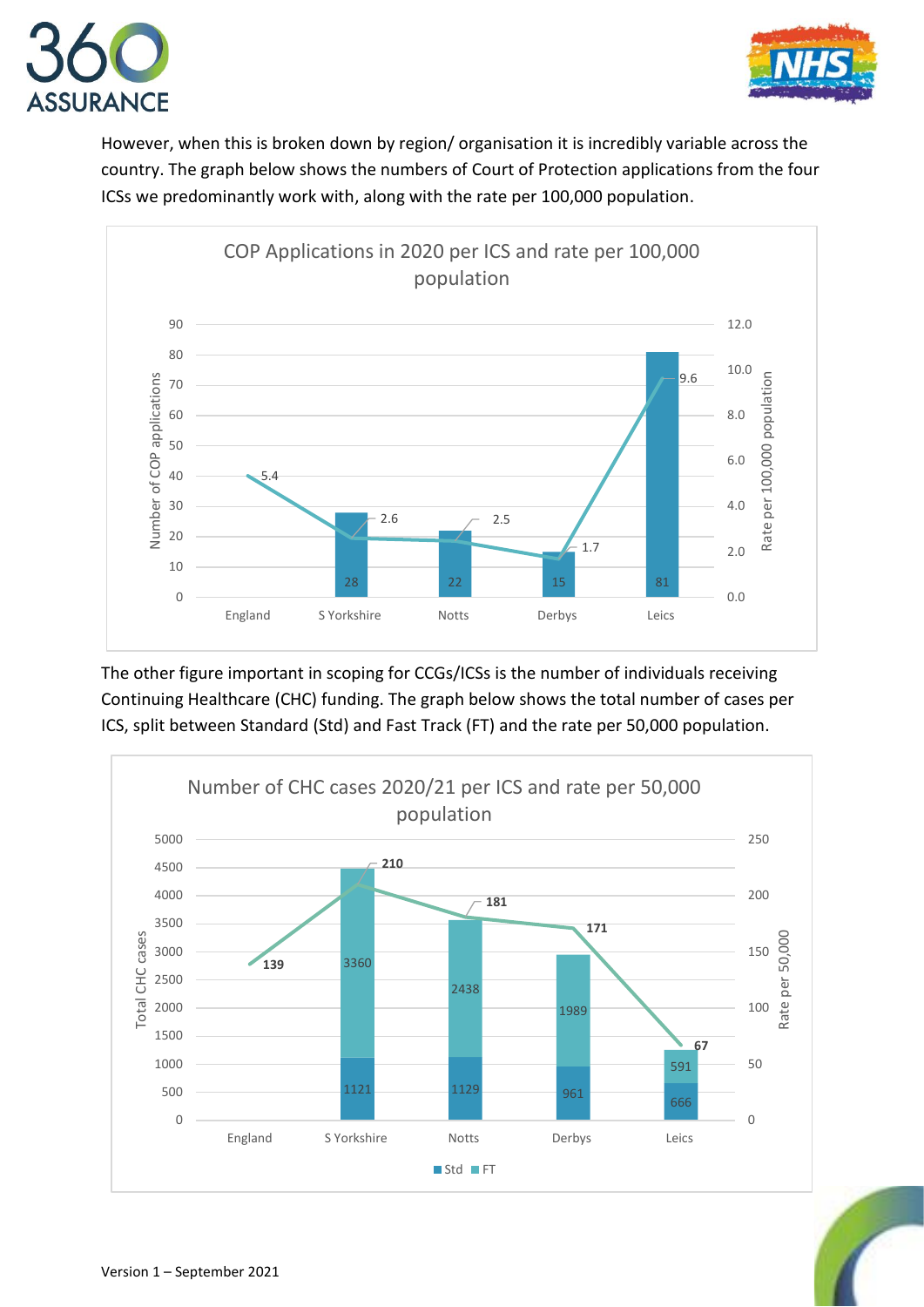



Several CCGs seem to be working on a third of their CHC cases as potential LPS cases, but this ratio is not contained within the Government's impact assessment<sup>4</sup>.

A number of CCGs use Commissioning Support Units (CSUs) to provide CHC assessment and case management. The level of involvement CCG officers have in Court of Protection applications currently varies. When the CCG (or the ICS) is having to authorise deprivations of liberty themselves under the Liberty Protection Safeguards, one question being raised is whether this will this change how much needs to be done in-house to be assured of the appropriateness of the authorisation.

# <span id="page-5-0"></span>2. Project

All organisations we have spoken to have an operational lead for LPS, normally the MCA lead (where applicable) and/or sat within the safeguarding structure. In mental health Trusts links are being made with the MHA administration team.

Most organisations have stood down any internal project groups that had been set up in 2019 but are looking to restart these once further information is available in the form of the draft Code of Practice and Regulations.

One of the main concerns expressed by individuals we have spoken to is trying to ensure Children's services are involved. Because they have not had to utilise the DoLS processes they will, to some extent, be playing catch-up on definitions and terminology, not to mention familiarity with the paperwork (draft standard LPS forms we have had sight of look very similar to DoLS forms).

# <span id="page-5-1"></span>3. Implementation networks

## **South Yorkshire**

Place-level networks appear to be established in each of the four places (Barnsley, Doncaster, Rotherham and Sheffield).

However, our conversations revealed that an ICS-wide meeting had not been held. We have therefore arranged a meeting between NHS Responsible Bodies across South Yorkshire for the 5 October and would be happy to continue facilitating this if that is requested.

### **Nottinghamshire**

At an ICS level, Nottinghamshire have established an LPS Steering Group that has met three times to date. 360 Assurance has been invited to sit on this group. There has been some

<sup>4</sup>

[https://assets.publishing.service.gov.uk/government/uploads/system/uploads/attachment\\_data/file/956863/Imp](https://assets.publishing.service.gov.uk/government/uploads/system/uploads/attachment_data/file/956863/Impact-assessment-of-the-MCAA-final.pdf) [act-assessment-of-the-MCAA-final.pdf](https://assets.publishing.service.gov.uk/government/uploads/system/uploads/attachment_data/file/956863/Impact-assessment-of-the-MCAA-final.pdf)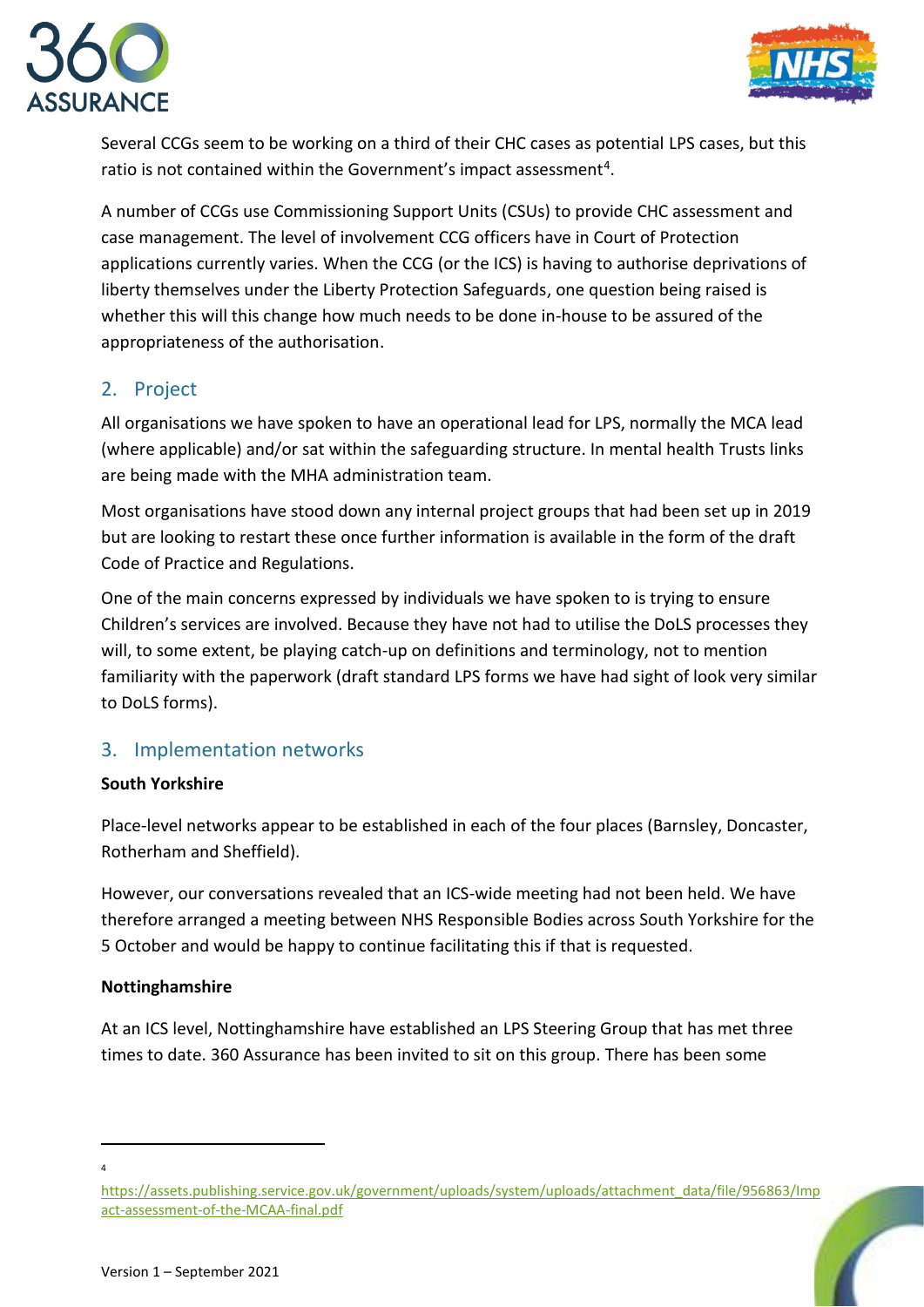



discussion and consideration of AMCPs being employed at an ICS level to enable efficiencies across the system.

The group has an established Microsoft Teams Channel (set up by Nottinghamshire County Council) which all can access and share documents, updates and ask questions etc. A small working group was established to develop a project plan that could be used by different organisation types as part of their planning and preparation.

### **Derbyshire**

There is a Derbyshire-wide LPS group, involving both health and Local Authorities. The last meeting was cancelled whilst awaiting the draft Code of Practice and Regulations. 360 Assurance has been invited to sit on this group.

### **Leicestershire**

There is a Leicestershire-wide LPS group, involving health and Local Authorities. 360 Assurance has been invited to sit on this group, with the next meeting scheduled for the 30 September.

### **Overall**

The main issue being experienced is that these groups do not yet have a formal route into the still emerging ICS-wide governance and decision-making structures (see: LPS - [Questions for](https://www.360assurance.co.uk/wp-content/uploads/2021/09/LPS-Questions-for-ICS-ICP-v.1.pdf)  [ICS/ICP\)](https://www.360assurance.co.uk/wp-content/uploads/2021/09/LPS-Questions-for-ICS-ICP-v.1.pdf).

Also to note is that on 25 June 2021 it was formally announced that there has already been a Local Government Implementation Support Programme established, led by the LGA and ADASS<sup>5</sup>, which includes regional implementation champions for adults' and children's services. There has also been a Social Care Providers Implementation Support Programme established, led by SCIE and Skills for Care. The announcement noted that a further programme for Healthcare (including HEE) was planned. The NHSE National CRG has since identified that funding has been requested for seven regional coordinators, with a supporting team in each region.

## <span id="page-6-0"></span>4. Electronic system

To ease portability and reduce unnecessary duplication of applications, in an ideal world all partners within an ICS geography would be capturing LPS information in a single system.

Similarly, in an ideal world, this would be an existing patient/client record system that had been tailored to capture all of the necessary information.

<sup>5</sup> [https://www.gov.uk/government/publications/liberty-protection-safeguards-implementation-support/liberty](https://www.gov.uk/government/publications/liberty-protection-safeguards-implementation-support/liberty-protection-safeguards-support-for-national-training-and-readiness)[protection-safeguards-support-for-national-training-and-readiness](https://www.gov.uk/government/publications/liberty-protection-safeguards-implementation-support/liberty-protection-safeguards-support-for-national-training-and-readiness)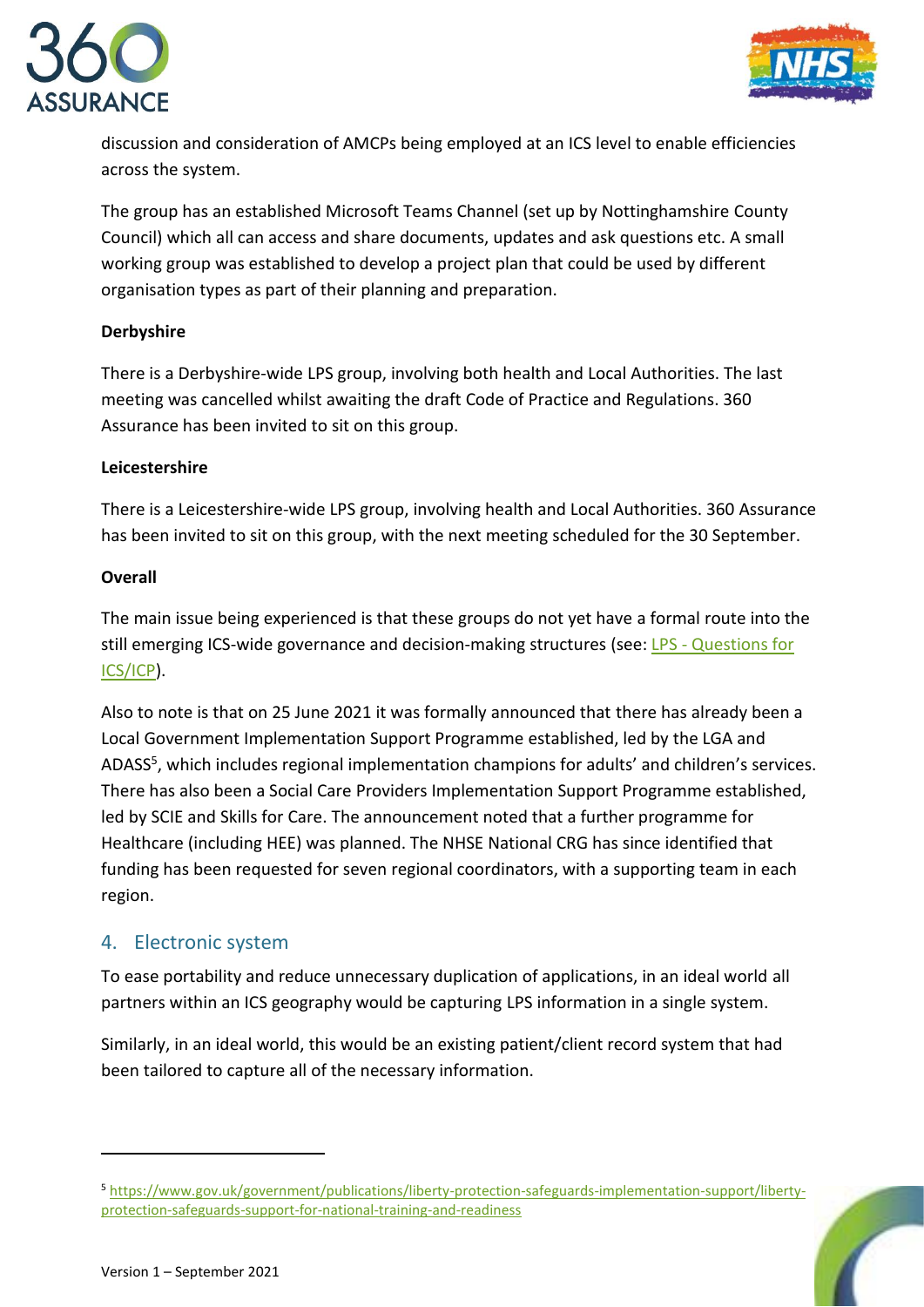



However, most conversations about electronic systems identified numerous hurdles to organisations accessing each other's systems.

One Trust who use SystmOne indicated that they had negotiated with TPP to make the necessary changes to capture LPS information within the patient record as part of the contractual commitment.

An Information Standards Notice will be published and we understand that NHSD are working on the portal through which data submissions will be made by each Responsible Body.

# <span id="page-7-0"></span>5. Administration

There is a lot to learn from MHA admin teams and from Local Authority teams currently managing all DoLS applications about the administrative processes.

Several mental health Trusts that we spoke to are planning to utilise the existing MHA admin team to support the LPS process (where administrative functions do not end up being located in a central 'hub').

Similarly, a number of acute Trusts currently have contracts with their neighbouring mental health Trusts to provide an MHA administration service and similar contractual arrangements are being considered in respect of LPS.

# <span id="page-7-1"></span>6. Training and approval of AMCPs

It is assumed that this will function much as for Approved Mental Health Professionals. The difference being that whilst AMHPs can be employed by any organisation, when they undertake AMHP duties they are doing so on behalf of the Local Authority, whereas AMCPs (who can also be employed by any organisation) potentially could be acting on behalf of a number of Responsible Bodies, even though they will have to be 'approved' by the Local Authority.

The NHSE National Clinical Reference Group for LPS has confirmed that the contract to produce the training materials for conversion of BIAs to AMCPs has been awarded to Shropshire Council DoLS Team and Neil Allen and will then be made freely available to Local Authorities.

# <span id="page-7-2"></span>7. Governance

Internally, operational leads have been providing briefings and updates on LPS progress (or lack of it) through the same reporting routes as MCA/DoLS is currently reported through.

Governance at the wider, system-level is still establishing and therefore the routes for discussion and agreement of the way forward in respect of LPS are not clear.

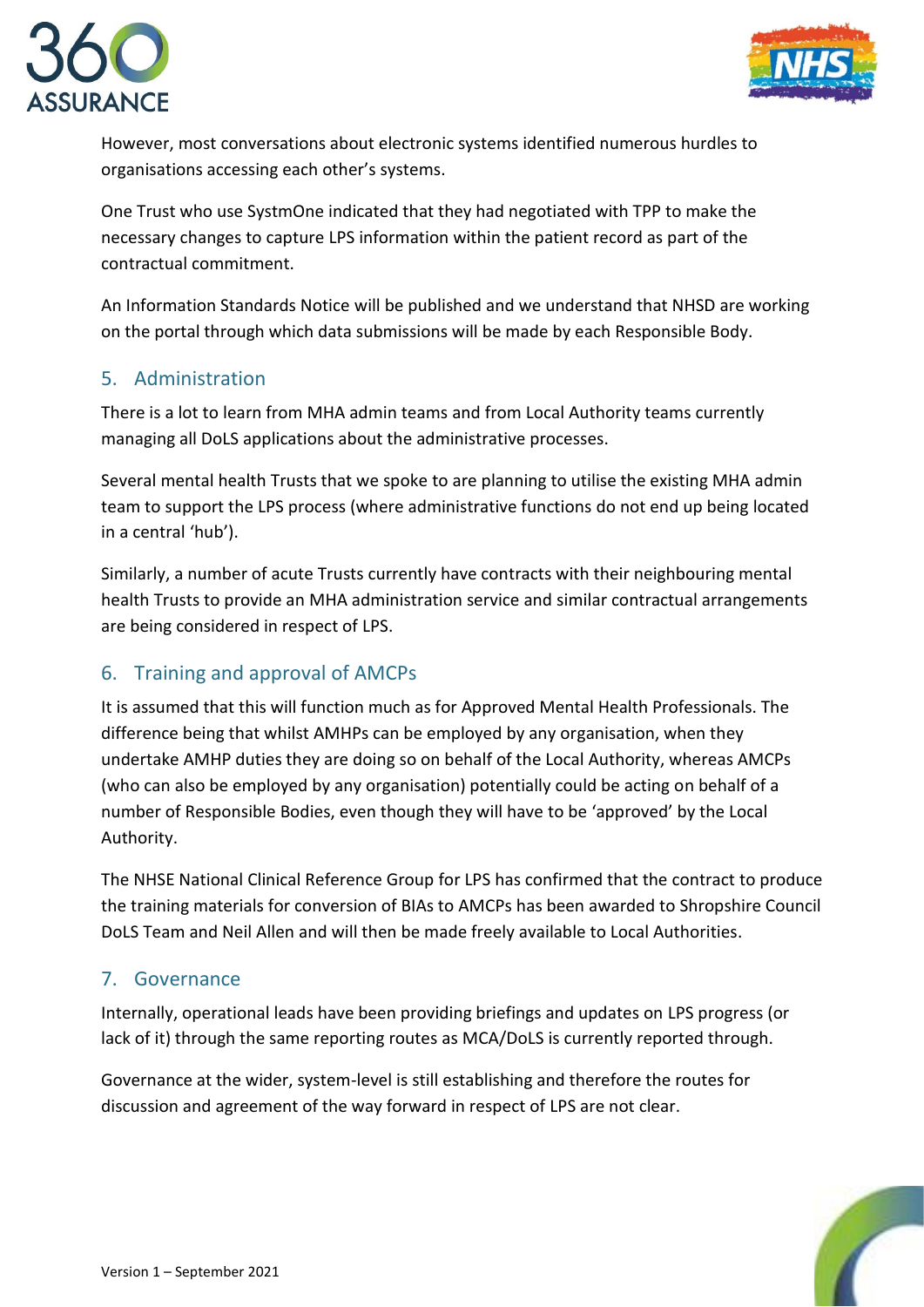



# <span id="page-8-0"></span>8. IMCAs

Currently NHS providers may have contracts with IMCA service providers but these are likely to be of low value as IMCAs may only be required when there is a serious medical treatment decision to be made for which the patient lacks capacity and there is no-one suitable to consult with as part of the best interests decision-making process. Under LPS, NHS providers and CCGs/ICSs may have more need to refer to IMCAs and therefore need to consider the extent to which contracts will need to be updated and expanded (and the requisite time IMCA service providers will need to generate this extra capacity). This is an area where decisions need to be made at an ICS/ICP level before individual organisations should determine their own contractual obligations (see: LPS – [Questions for ICS/ICP\)](https://www.360assurance.co.uk/wp-content/uploads/2021/09/LPS-Questions-for-ICS-ICP-v.1.pdf).

At the same time IMCA service providers will need a general idea of the scale of the potential increase in capacity being asked of them (without it initially needing pinning down to which contract it will be added to).

# <span id="page-8-1"></span>9. Process/Procedure

The legislation itself gives us quite a lot of information about what the new LPS process is going to have to look like. However, there is a lot of detail that it is anticipated the Code of Practice and the Regulations will add. Even if the Code and Regulations add the level of detail some are hoping, there will still be a number of decisions that are left to those implementing the safeguards to determine. The more the answers are aligned between ICS partners the easier it might be to port authorisations and also for staff to move between organisations, providing support and resilience where needed.

We have captured the overall process in a flowchart and created a supporting document that outlines *some* of the questions that will need to be answered in any process/procedural documents. We have highlighted those where the draft Code of Practice and Regulations are needed before these conversations can become meaningful (see: LPS – [Overview flowchart](https://www.360assurance.co.uk/wp-content/uploads/2021/09/LPS-Overview-flowchart-v.1.pdf) and LPS – [Process and procedure questions\)](https://www.360assurance.co.uk/wp-content/uploads/2021/09/LPS-Process-and-procedure-questions-to-accompany-flowchart-v.1.pdf).

# <span id="page-8-2"></span>10. Medical assessment of mental disorder

The act identifies that the assessment and the determination do not have to be done by the same individual and that previous assessments can be relied upon.

Within NHS providers, the most common position is that any admission clerking documents may simply need to be adjusted such that they explicitly capture any mental disorder assessment and diagnosis and its source so that these can be used as the medical assessment of mental disorder. It is not generally felt that there will be requirements placed on medics which fall outside of their current contractual requirements.

Currently CCGs who are undertaking a number of COP applications have established template letters that they send to GPs to complete which provide sufficient evidence of a mental

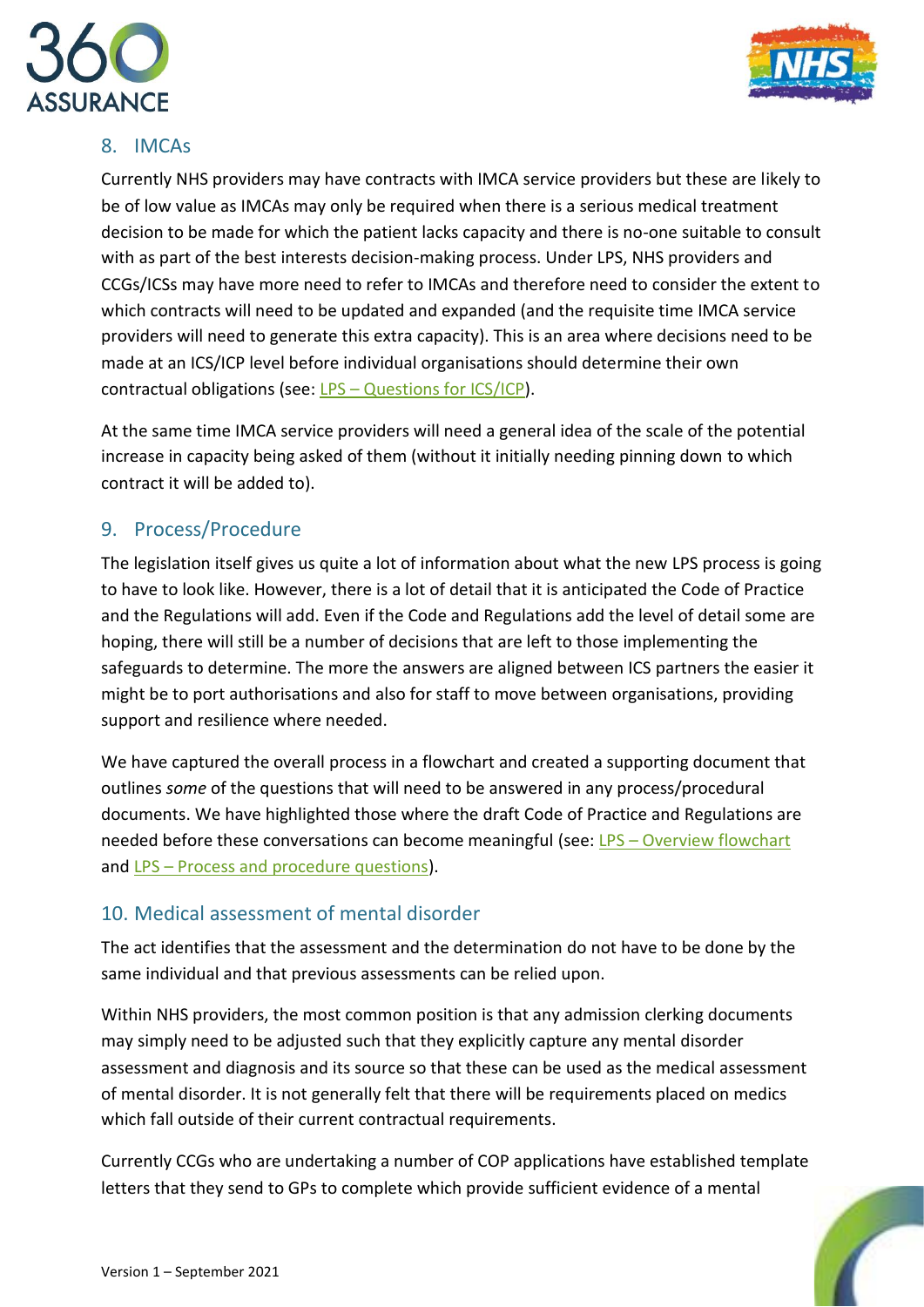



disorder being present to satisfy the COP. Generally GPs appear to have provided the information willingly. These CCGs hope and anticipate that a similar system can simply be evolved to cover the medical assessment of mental disorder for CHC LPS cases for which they will be responsible, where there is not already an appropriate medical assessment of mental disorder on file.

The main struggle may be for Local Authorities, who may struggle to get the same responsiveness from GPs (unless contracts are altered) and who may therefore need to continue to rely on specifically commissioned 'mental health assessors' as are currently used under DoLS.

# <span id="page-9-0"></span>11. Mental capacity assessment

The act identifies that the assessment and the determination do not have to be done by the same individual and that previous assessments can be relied upon.

As for the medical assessment of mental disorder, NHS providers are assuming that the required assessment of mental capacity can be undertaken by clinical staff (nurses most likely) and facilitated by a change in the standard paperwork.

CCGs have indicated that it will most likely become part of the CHC nurse assessor's role to assess capacity (where they are not already doing so).

The main concern seems to be from Local Authorities who will be the Responsible Body in situations where there may not be an individual involved in the case who is able to complete the mental capacity assessment and/or determination and therefore may need to specifically commission this (situations where there is no social worker eg self-funders).

## <span id="page-9-1"></span>12. Necessary and proportionate assessment

The act identifies that the assessment and the determination are to be made by the same person. Therefore, previous assessments cannot be relied on and the specific circumstances and current care plan need to be considered or the assessment and determination done as part of their development.

# <span id="page-9-2"></span>13. Staffing

The scoping exercise to identify likely numbers of LPS applications will provide a platform for estimating the numbers of: individuals who might be needed to complete necessary and proportionate reviews, non-AMCP pre-authorisation reviewers, AMCPs, authorisers, IMCAs and administrators. The impact assessment estimates 26% of pre-authorisation reviews will require an AMCP. However, this percentage will clearly depend on the setting.

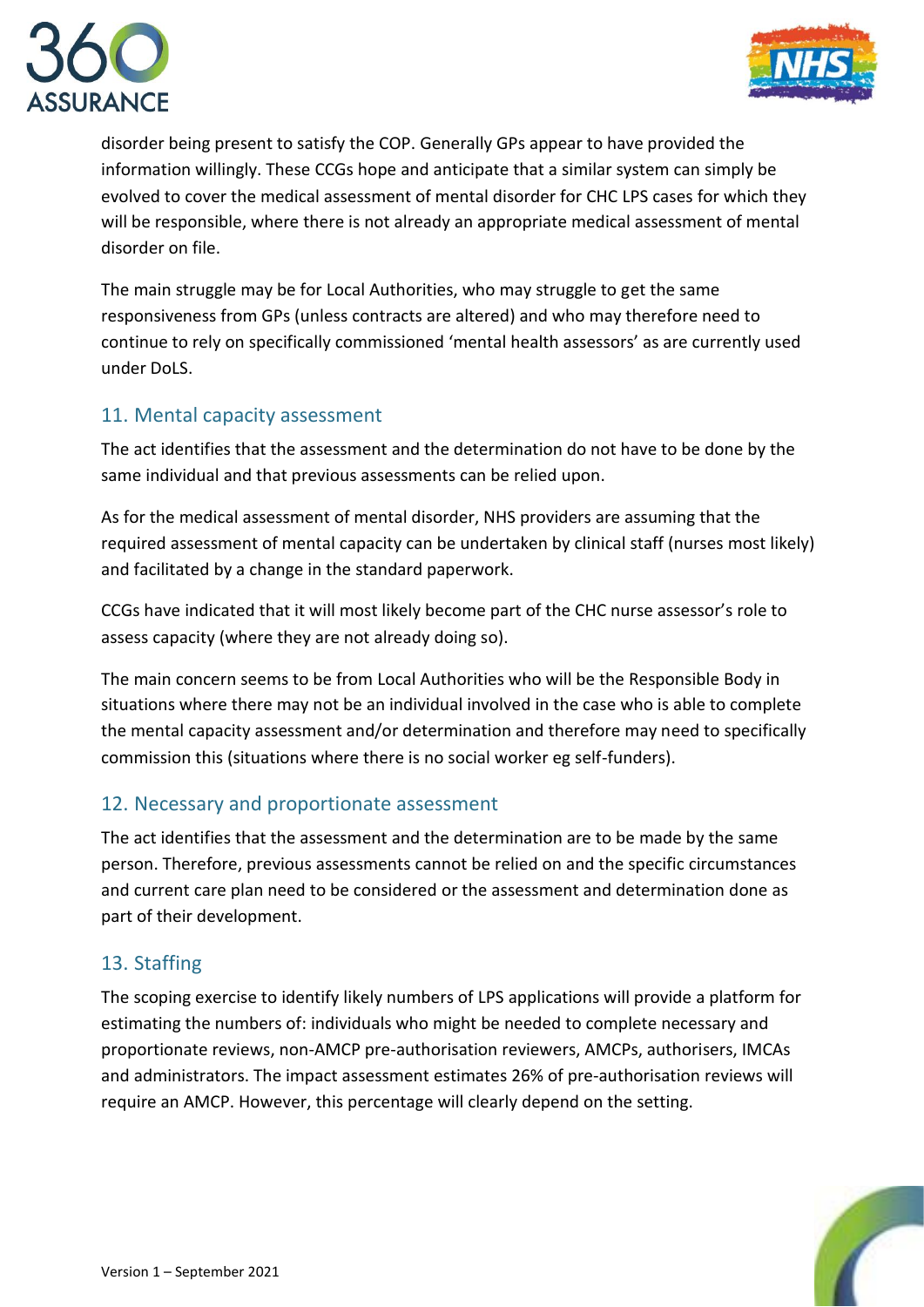



### **Non-AMCP pre-authorisation reviewers**

Although the Regulations will clarify whether this staff group require particular qualifications or experience, organisations are working on the assumption that they will be registered professionals (nurses, AHPs, social workers). If this is the case, the dominant thinking seems to be that this will be a band 6 role (£32-£39k).

However, some organisations (especially where overall numbers of LPS applications may be low, but even one Local Authority) are considering having AMCPs undertake all preauthorisation reviews as this may actually work out more efficient than having a split eg 0.5WTE band  $6 + 0.5W$ TE band 7.

### **AMCPs**

It is anticipated that the pre-requisite qualifications and experience to become an AMCP will be similar to that of a Best Interests Assessor (BIA) and the status is intended to be equivalent to an AMHP. Therefore, a typical banding will be a band 7 (£40-£45k), although this may be dependent on other responsibilities placed on the particular role.

One mental health Trust indicated that if there is not an ICS-wide 'hub' or pool of AMCPs, they are unlikely to employ one themselves given the low numbers of LPS applications they are expecting and they will simply enter into a contractual arrangement, most likely with the Local Authority, to commission an AMCP on an ad-hoc basis. The numbers of AMCPs required for inpatients in mental health hospitals should indeed be very low as if the patient is objecting and the arrangements are "for P to be accommodated in a hospital for the purposes of being given medical treatment for mental disorder" it is unlikely they will be eligible for LPS.

### **Authoriser**

The individual authorising a deprivation of liberty has an incredibly important role – this should not be seen merely as an administrative/rubber-stamping duty.

However, there is clearly a balance to be struck between seniority (and therefore accountability on behalf of the Responsible Body) and an in-depth knowledge and understanding of the process and requirements. In our discussions with NHS organisations this authorisation is being considered at a band 7 or 8a (£47-£53k) level by some (specialist practitioners/the individual who will manage the AMCPs and non-AMCP pre-authorisation reviewers/matrons) and 8c (£65-£75k)/8d (£78-£90k) by others (with one Trust considering the Deputy Medical Director authorising all applications).

There is nothing in the legislation itself to suggest that the pre-authorisation reviewer (AMCP or non-AMCP) cannot sign the authorisation themselves – if this is not contra-indicated by the Regulations or Code then this would be up to each organisation if they were happy to delegate this 'power' (by way of comparison, many NHS providers allow the nurse in charge of a ward, who may be a Band 5 nurse at times, to accept a patient under MHA detention in the name of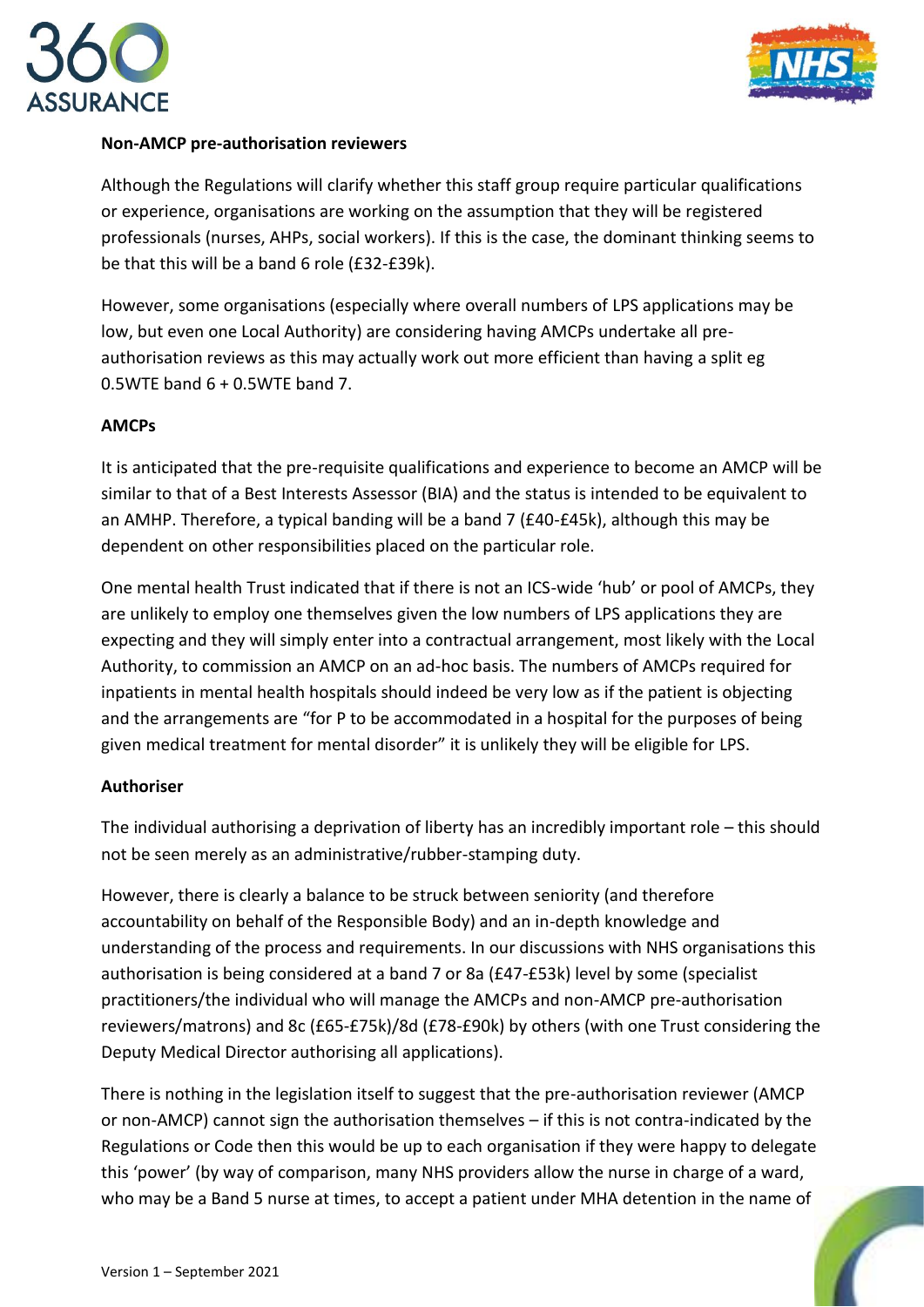



the Hospital Managers (Board) or consider the level at which a COP application might be signed).

Within Local Authorities there was encouragement to have quite senior managers be the DoLS authorisers. One Local Authority suggested to us that the quality of the authorisations went up when the seniority of the authorisers was reduced in response to COVID-19.

### **General**

In general, where organisations have already brought additional staff in, this may be under the guise of implementing Liberty Protection Safeguards but is being used, very wisely, to shore up the underpinning knowledge around the Mental Capacity Act.

## <span id="page-11-0"></span>14. Training

LPS implementation comes on top of a national picture of the Mental Capacity Act not yet being consistently applied across health and social care.

LPS will only be implemented effectively and consistently if all relevant staff are embedding the wider MCA in their day to day practice and considering this at every stage of a cared-for person's journey.

Conversations we have had with organisations have highlighted the need for enhanced MCA training, replacing current e-learning packages with role play or scenario-based training within teams. Organisational leads seem hopeful that the introduction of LPS will provide a route for organisational commitment to increasing resources to making this training effective. 360 Assurance are keen to support our clients in any way we can with this and it has been suggested that we might produce a series of 6 x 10 minute videos covering mental capacity, best interests and deprivation of liberty to supplement any training organisations have in place. We have also offered to develop an assessment workbook which could be used to evidence increased knowledge and understanding as a result of training.

The following diagram<sup>6</sup> illustrates the different training competency levels specifically identified for LPS. Administration staff are not included in this diagram, but it could be suggested that their level of knowledge will need to be equivalent to level C.

<sup>6</sup> From: *NHS preparation for implementation of the Liberty Protection Safeguards* (LPS) produced by the Safeguarding Adults National Network

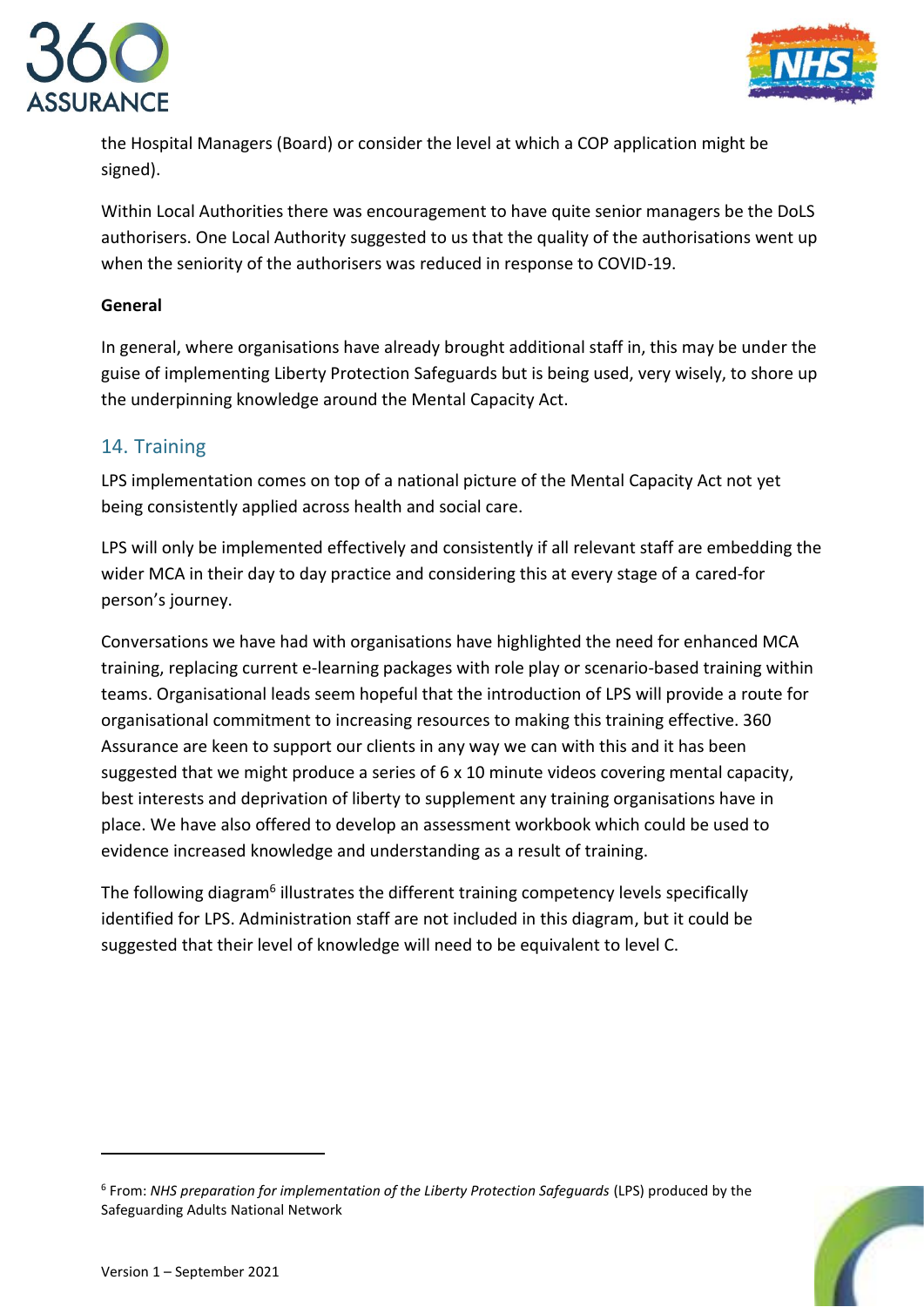







Training probably represents the biggest practical hurdle to overcome, given the numbers of staff involved.

# <span id="page-12-0"></span>15. Communications

Paragraph 14 of Schedule AA1 sets out the list of requirements for published information, which must be "accessible to, and appropriate to the needs of, cared-for persons and appropriate persons". Most organisations are hoping that, as for DoLS, there will be centrally produced information leaflets which can be provided to individuals subject to LPS and their relatives. This is something 360 Assurance have said they would be happy to develop if NHSE or DHSC do not do this centrally.

Most organisations commenced internal comms back in 2019 but these then stopped. This now needs to recommence to raise awareness.

# <span id="page-12-1"></span>16. Transition

It looks likely that there will be an 18 month to two year implementation period. Therefore, there will be a number of transition arrangements to be made, such as the point at which CHC care home cases are transferred from the Local Authority to CCG/ICS. There remains a backlog of cases in all Local Authority areas so decisions may also need to be made about whether cases are only handed over to alternative Responsible Bodies after they have been processed.

# <span id="page-12-2"></span>17. Audit and Monitoring

Monitoring of compliance with the MCA has always been harder than monitoring compliance with the MHA.